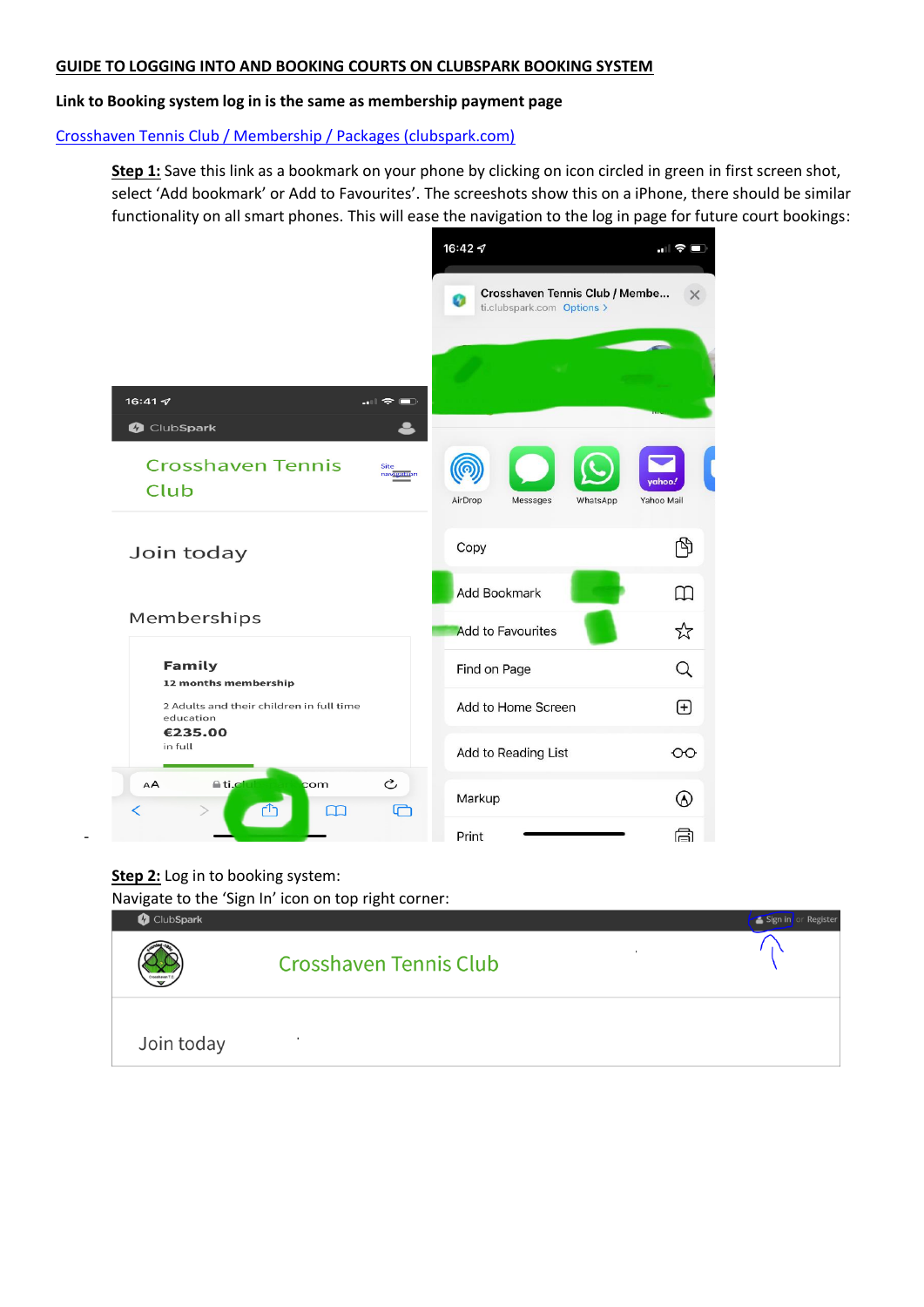**Step 3:** Enter your log in details that were set up on registration. Click 'remember me' so your log in details will be remembered for future log-ins

| <b>O</b> ClubSpark |                                        |                                        |                                            |  |
|--------------------|----------------------------------------|----------------------------------------|--------------------------------------------|--|
|                    | Crosshaven Tennis Club                 |                                        |                                            |  |
|                    |                                        |                                        |                                            |  |
|                    | Sign in to join Crosshaven Tennis Club |                                        |                                            |  |
|                    |                                        | Haven't created an account? Click here |                                            |  |
| Sign in with email |                                        |                                        | If you registered with your social account |  |
| Email address      |                                        |                                        | Facebook                                   |  |
| Password           |                                        | $\mathbf{g}$                           | Google                                     |  |

**Step 4:** Once logged in navigate to top right hand corner to select the user as in screenshot below:

| ClubSpark      | Abigail Lane<br>$\hat{\phantom{a}}$<br>CHANGE THE USER:<br><b>Crosshaven Tennis Club</b><br>• Abigail<br>Andrew<br>Anthony<br>Odhran |  |
|----------------|--------------------------------------------------------------------------------------------------------------------------------------|--|
| Crossharen T.O |                                                                                                                                      |  |
| Join today     |                                                                                                                                      |  |

**Step 5:** Select user you wish to book a court for and the following screen will appear. Select 'Book a court'

| ClubSpark<br>Ø.                                                   |                                                                      |                                           | Abigail Lane<br>$\checkmark$ |
|-------------------------------------------------------------------|----------------------------------------------------------------------|-------------------------------------------|------------------------------|
|                                                                   | <b>Crosshaven Tennis Club</b>                                        |                                           |                              |
| <b>Abigail Lane</b>                                               |                                                                      |                                           | <b>EDIT PROFILE</b>          |
| Court bookings<br>You can now book courts online using ClubSpark. |                                                                      |                                           |                              |
|                                                                   | Manage your court bookings<br>View and manage your upcoming bookings | Book a court<br>Check availability online |                              |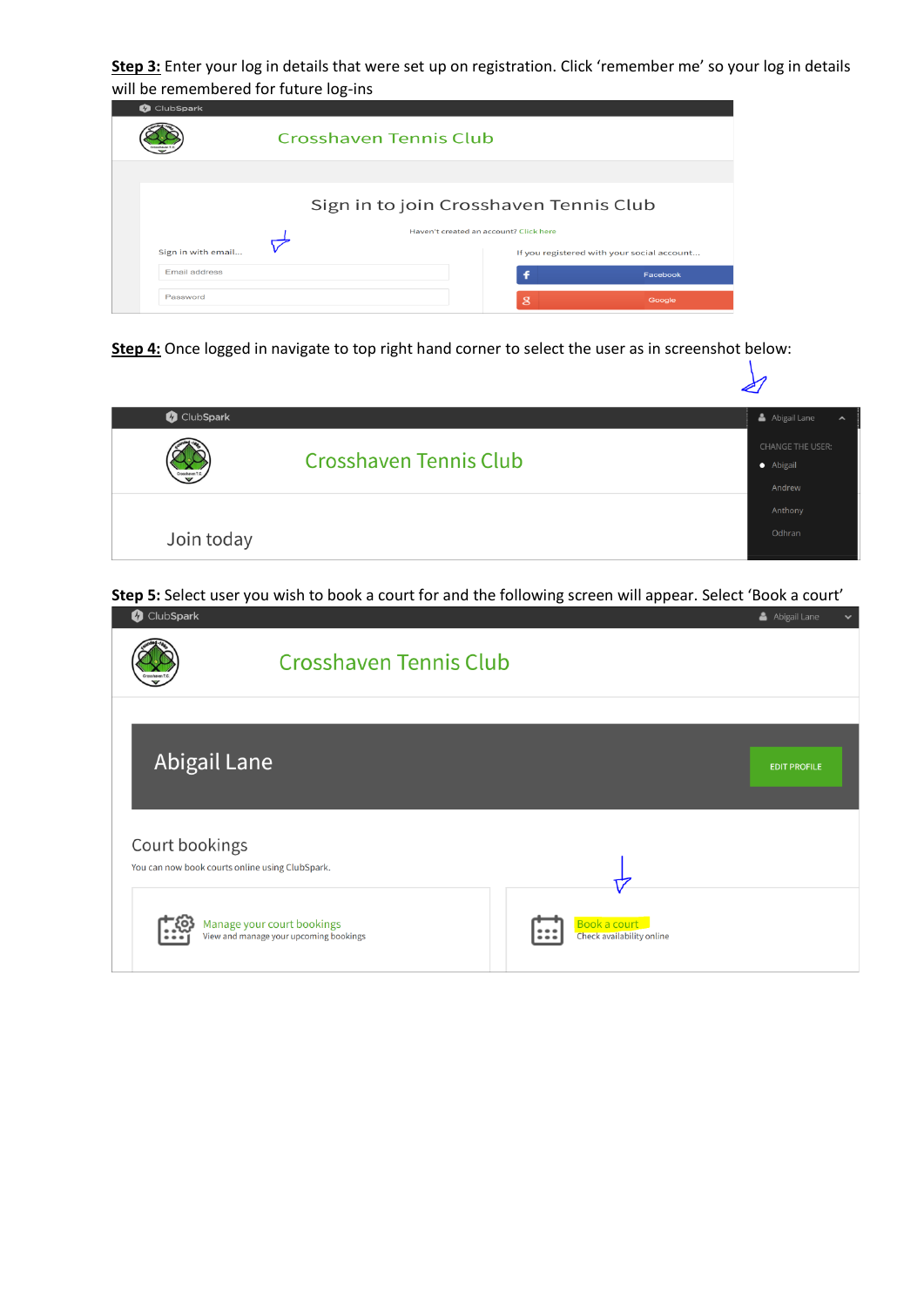**Step 6:** Navigate to time and court you wish to book per the below view:

|                |                                                               | <b>Crosshaven Tennis Club</b>            |                                                            |                    |
|----------------|---------------------------------------------------------------|------------------------------------------|------------------------------------------------------------|--------------------|
| <b>Booking</b> | Please select a court and a time when you would like to play. |                                          |                                                            | View my bookings > |
|                | Thursday 17th February                                        |                                          | Ë<br>Day view<br><b>TODAY</b><br>$\check{ }$<br>$\epsilon$ | $\,$               |
|                | Court 1<br>Full, Outdoor, Floodlit, Hard                      | Court 2<br>Full, Outdoor, Floodlit, Hard | Court 3<br>Full, Outdoor, Floodlit, Hard                   |                    |
| 08:00          |                                                               |                                          |                                                            | 08:00              |
| 09:00          |                                                               |                                          |                                                            | 09:00              |

 $\overline{\phantom{a}}$ 

**Step 7:** Double click on slot, enter your participant as follows and click save:

| For 1hr 0 minutes                                      | Make a booking                            |  |
|--------------------------------------------------------|-------------------------------------------|--|
| Participants                                           |                                           |  |
| Abigail Lane<br>$\mathsf{AL}$<br>Member<br>Participant |                                           |  |
| Odhran                                                 | Lynch                                     |  |
| <b>SAVE</b><br><b>CANCEL</b>                           |                                           |  |
| <b>Free</b>                                            | <b>CONTINUE BOOKING</b><br><b>DISCARD</b> |  |